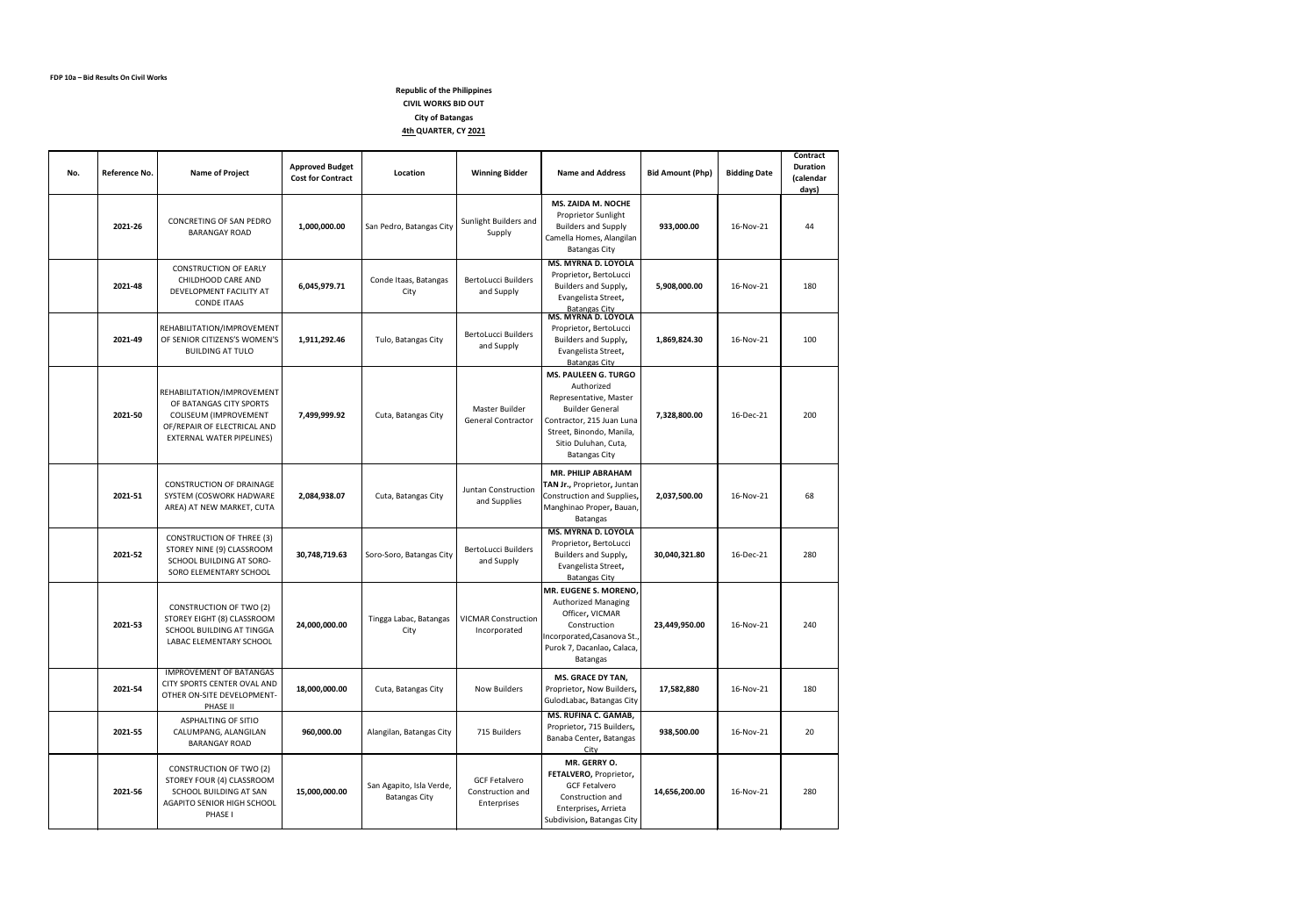| 2021-57 | <b>CONSTRUCTION OF HEALTH</b><br>CENTER AT BANABA SOUTH                                       | 4,258,255.93  | Banaba South, Batangas<br>City                  | 715 Builders                                                   | MS. RUFINA C. GAMAB,<br>Proprietor, 715 Builders,<br>Banaba Center, Batangas<br>City                                                                     | 4,165,000.00  | 16-Nov-21 | 90  |
|---------|-----------------------------------------------------------------------------------------------|---------------|-------------------------------------------------|----------------------------------------------------------------|----------------------------------------------------------------------------------------------------------------------------------------------------------|---------------|-----------|-----|
| 2021-58 | <b>CONSTRUCTION OF RIVER</b><br>CONTROL AT SITIO POOK<br>EXTENSION, TALAHIB PANDAYAN          | 1,916,432.00  | Talahib Pandayan,<br><b>Batangas City</b>       | RRE Erector's<br>Construction and<br><b>Trading Specialist</b> | MR. REGINALD R. EBREO,<br>Proprietor, RRE Erector's<br><b>Construction and Trading</b><br>Specialist, Alangilan,<br><b>Batangas City</b>                 | 1,874,180.00  | 16-Nov-21 | 68  |
| 2021-59 | <b>CONSTRUCTION OF RIVER</b><br>CONTROL AT SITIO TIBIG,<br><b>TALAHIB PANDAYAN</b>            | 2,896,355.00  | Sitio Tibig, Talahib<br>Pandayan, Batangas City | RRE Erector's<br>Construction and<br><b>Trading Specialist</b> | MR. REGINALD R. EBREO,<br>Proprietor, RRE Erector's<br><b>Construction and Trading</b><br>Specialist, Alangilan,<br><b>Batangas City</b>                 | 2,833,180.00  | 16-Nov-21 | 100 |
| 2021-60 | <b>IMPROVEMENT OF</b><br>MULTIPURPOSE COVERED COURT<br>AT STO. NIÑO                           | 6,500,000.00  | Sto. Niño, Batangas City                        | Sunlight Builders and<br>Supply                                | <b>MS. ZAIDA M. NOCHE</b><br>Proprietor Sunlight<br><b>Builders and Supply</b><br>Camella Homes, Alangilan<br><b>Batangas City</b>                       | 6,348,220.00  | 16-Nov-21 | 80  |
| 2021-61 | ASPHALTING OF SIMLONG<br><b>BARANGAY ROAD</b>                                                 | 3,000,000.00  | Simlong, Batangas City                          | Tristan Tejada<br>Construction                                 | <b>MR. TRISTAN MANWELL</b><br>C. TEJADA, General<br>Manager, Tristan Tejada<br>Construction, Barangay<br>San Jose Sico, Batangas<br>City                 | 2,933,500.00  | 16-Nov-21 | 20  |
| 2021-62 | <b>CONSTRUCTION OF COMMAND</b><br><b>CENTER PHASE IV</b>                                      | 10,000,000.00 | Bolbok, Batangas City                           | <b>Now Builders</b>                                            | <b>MS. GRACE DY TAN,</b><br>Proprietor, Now Builders,<br>GulodLabac, Batangas City                                                                       | 9,769,880.00  | 16-Nov-21 | 160 |
| 2021-63 | LAND/SITE DEVELOPMENT OF<br>PROPOSED GRANDSTAND PHASE                                         | 11,924,607.60 | Cuta, Batangas City                             | <b>Now Builders</b>                                            | <b>MS. GRACE DY TAN,</b><br>Proprietor, Now Builders,<br>GulodLabac, Batangas City                                                                       | 11,649,880.00 | 16-Nov-21 | 100 |
| 2021-64 | ASPHALTING OF KUMINTANG<br><b>IBABA BARANGAY ROAD (BATMC)</b>                                 | 3,000,000.00  | Kumintang Ibaba,<br><b>Batangas City</b>        | <b>VICMAR Construction</b><br>Incorporated                     | MR. EUGENE S. MORENO,<br>Authorized Managing<br>Officer, VICMAR<br>Construction<br>Incorporated, Casanova St.,<br>Purok 7, Dacanlao, Calaca,<br>Batangas | 2,932,950.00  | 16-Nov-21 | 20  |
| 2021-65 | <b>RIPRAPPING AT ALANGILAN</b>                                                                | 5,000,000.00  | Alangilan, Batangas City                        | BertoLucci Builders<br>and Supply                              | <b>MS. MYRNA D. LOYOLA</b><br>Proprietor, BertoLucci<br>Builders and Supply,<br>Evangelista Street,<br><b>Batangas City</b>                              | 4,889,204.18  | 16-Nov-21 | 120 |
| 2021-66 | REHABILITATION OF BARANGAY<br>ROAD AND CONSTRUCTION OF<br>DRAINAGE SYSTEM AT SAN JOSE<br>SICO | 5,000,000.00  | San Jose Sico, Batangas<br>City                 | <b>EGP Construction and</b><br>Enterprises                     | MR. EFREN G. PEREZ,<br>Proprietor, EGP<br>Construction and<br>Enterprises, Magnusville<br>Subdivision, Batangas City                                     | 3,958,900.00  | 16-Dec-21 | 120 |
| 2021-67 | CONSTRUCTION OF DRAINAGE<br>SYSTEM AT KUMINTANG IBABA                                         | 3,000,000.00  | Kumintang Ibaba,<br><b>Batangas City</b>        | BertoLucci Builders<br>and Supply                              | <b>MS. MYRNA D. LOYOLA</b><br>Proprietor, BertoLucci<br>Builders and Supply,<br>Evangelista Street,<br><b>Batangas City</b>                              | 2,934,099.90  | 16-Dec-21 | 100 |
| 2021-68 | IMPROVEMENT OF BATANGAS<br>CITY LIBRARY FITOUTS AND<br>ROOFTOP PERGOLA                        | 7,000,000.00  | Barangay 17, Batangas<br>City                   | <b>Now Builders</b>                                            | <b>MS. GRACE DY TAN,</b><br>Proprietor, Now Builders,<br>GulodLabac, Batangas City                                                                       | 3,791,880.00  | 16-Dec-21 | 140 |
| 2021-69 | <b>CONSTRUCTION OF TALUMPOK</b><br>SILANGAN BRIDGE                                            | 30,000,000.00 | Talumpok Silangan,<br><b>Batangas City</b>      | <b>VICMAR Construction</b><br>Incorporated                     | MR. EUGENE S. MORENO,<br>Authorized Managing<br>Officer, VICMAR<br>Construction<br>Incorporated, Casanova St.,<br>Purok 7, Dacanlao, Calaca,<br>Batangas | 29,314,950.00 | 16-Dec-21 | 364 |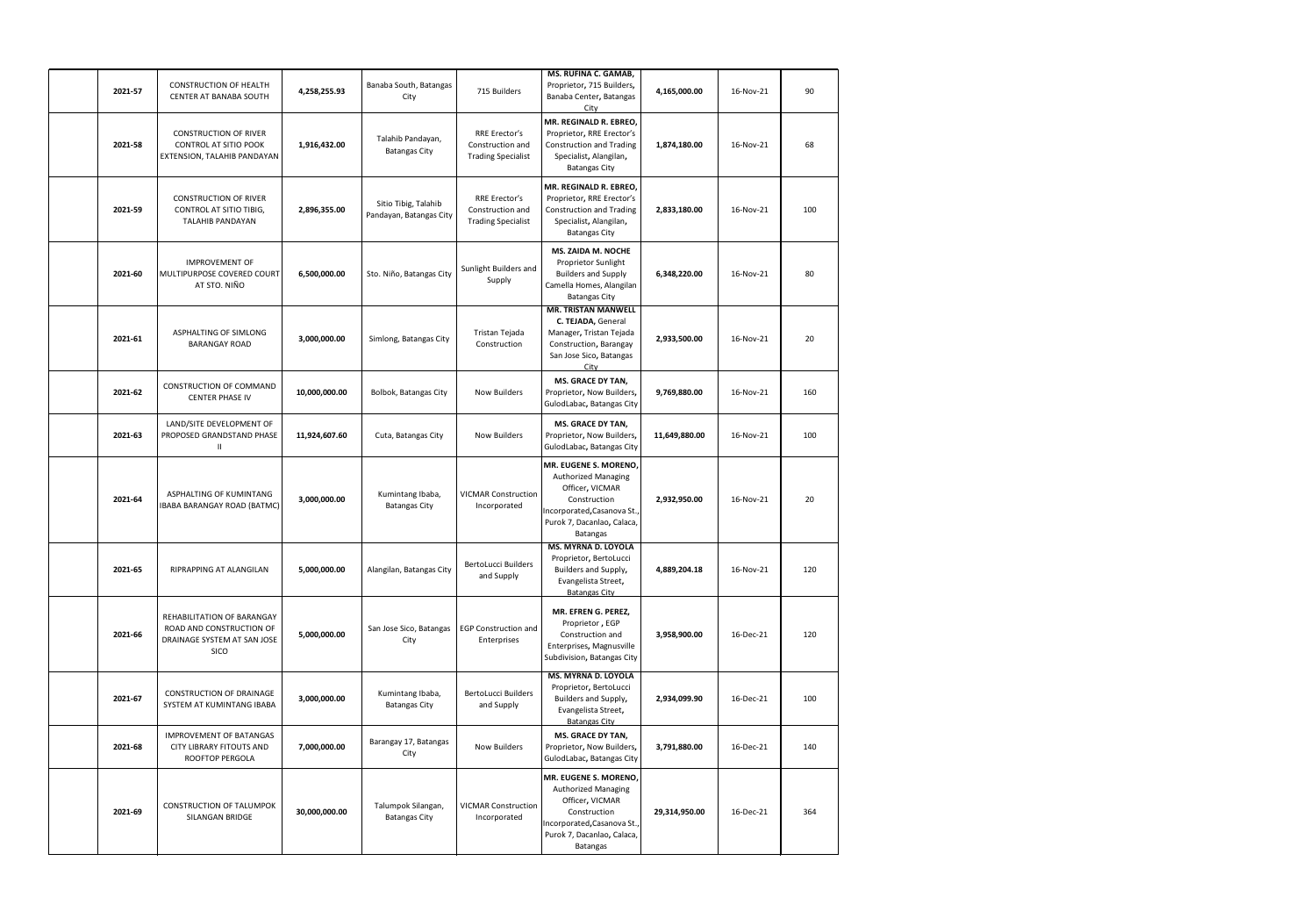| 2021-70 | CONSTRUCTION OF TWO (2)<br>STOREY FOUR (4) CLASSROOM<br>SCHOOL BUILDING AT HALIGUE<br>SILANGAN ELEMENTARY SCHOOL<br>(JUNOR/SENIOR HIGH SCHOOL) | 16,541,327.37 | Haligue Silangan,<br><b>Batangas City</b> | Now Builders   | <b>MS. GRACE DY TAN,</b><br>Proprietor, Now Builders,<br>GulodLabac, Batangas City                | 16,158,880.00 | 16-Dec-21 | 240 |
|---------|------------------------------------------------------------------------------------------------------------------------------------------------|---------------|-------------------------------------------|----------------|---------------------------------------------------------------------------------------------------|---------------|-----------|-----|
| 2021-71 | <b>CONSTRUCTION OF FENCE AT</b><br><b>BATANGAS CITY SOUTH</b><br>ELEMENTARY SCHOOL                                                             | 3,312,795.00  | Barangay 7, Batangas City                 | Romac Builders | <b>ENGR. RONALDO A.</b><br>MACATANGAY, Proprietor<br>, Romac Builders,<br>Dumuclay, Batangas City | 3,239,750.00  | 16-Dec-21 | 120 |

sgd. **TEODULFO A. DEGUITO** BAC Secretatriat **BAC Chairperson** 

We hereby certify that we have reviewed the contents and hereby attest to the veracity and correctness of the data or information contained in this document.

sgd. **EDGAR G. FESTIJO**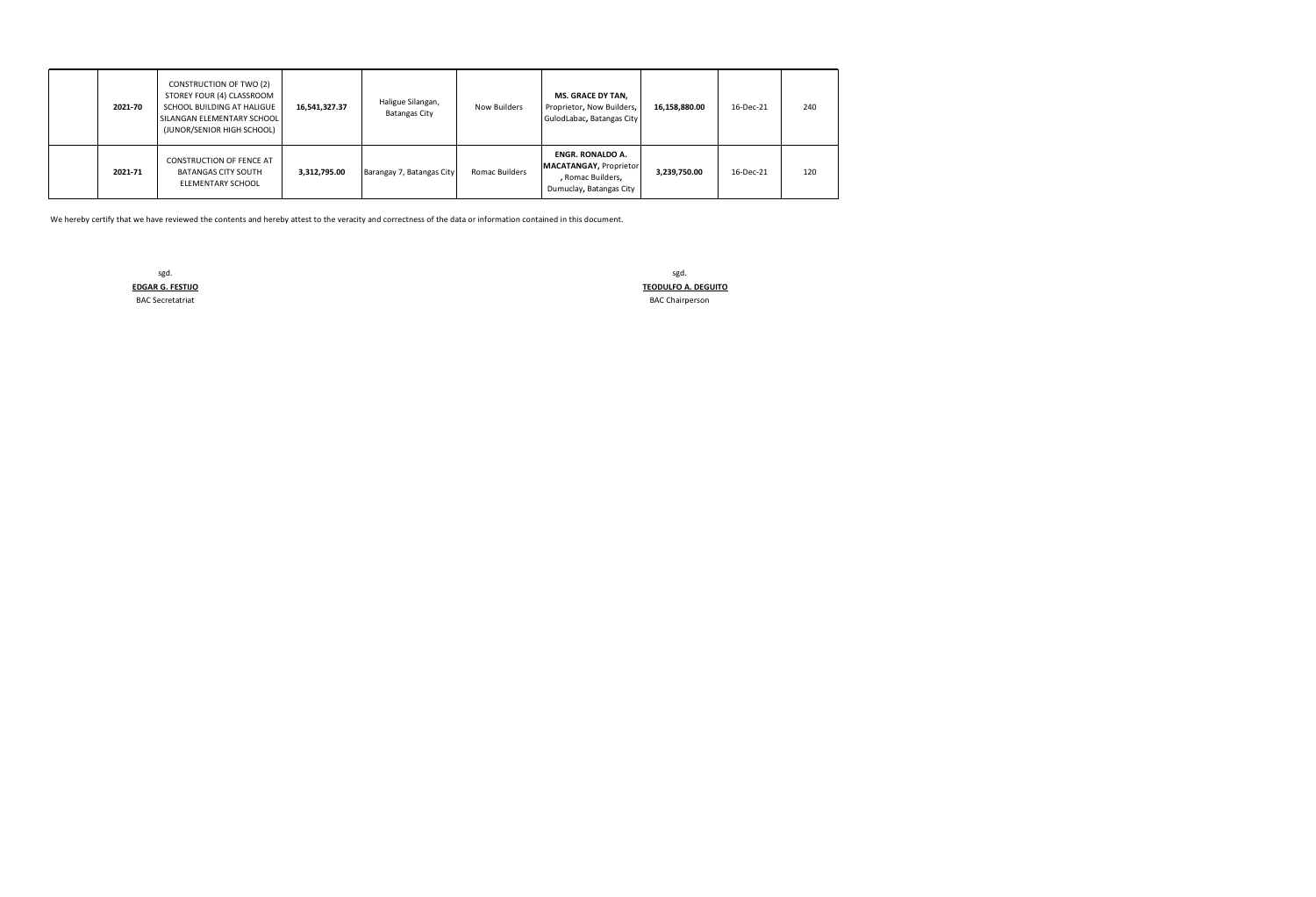| Reference No.   | Item Description                                    | Approved Budget<br>for the Contract | Winning Bidder                              | Name & Address of Bidder                                                                          | <b>Bid Amount</b><br>Php | Date of Bidding |
|-----------------|-----------------------------------------------------|-------------------------------------|---------------------------------------------|---------------------------------------------------------------------------------------------------|--------------------------|-----------------|
| BAC-PG00297-21  | Various Printing Materials                          | 175,125.00                          | Grandeur Printing & Gen. Mdse.              | Luzviminda Villena/Paharang East Batangas<br>City                                                 | 175,025.00               | 10/05/2021      |
| BAC-PG-00296-21 | Various Materials                                   | 366,718.50                          | <b>State Construction &amp; Mill Supply</b> | Virginia Cortes/d. Silang St., Batangas City                                                      | 366,712.00               | 10/05/2021      |
| BAC-PG-00293-21 | Siphoning Services                                  | 100,800.00                          | Wastecon, Inc.                              | Andrea Loise Macaraig/Sitio Catmon San jose<br>Sico Batangas City                                 | 100,800.00               | 10/05/2021      |
| BAC-PG-00294-21 | Meals & Snacks                                      | 205,100.00                          | Citichow Corp.                              | Carlito Go/Citimart Complex,<br>Rizal Ave,<br><b>Batangas City</b>                                | 205,072.00               | 10/05/2021      |
| BAC-PG-00267-21 | Office Partition                                    | 1,746,908.00                        | Mel-C Trading                               | Coronel/Pinagkrusan,<br>Imelda<br>alitagtag<br><b>Batangas City</b>                               | 1,746,608.00             | 10/05/2021      |
| BAC-PG-00268-21 | Security & Protection Equipment                     | 1,080,085.00                        | <b>MGS Builders &amp; Gen. Contractor</b>   | Kenneth Suarez/Sta. Rita, Batangas City                                                           | 1,079,086.00             | 10/05/2021      |
| BAC-PG-00310-21 | <b>Food Supplies</b>                                | 198,400.00                          | Ten 25 Enterprises                          | Ma. Lea Macatangay/Brgy Tulo, Batangas City                                                       | 198,144.50               | 10/05/2021      |
| BAC-PG-00309-21 | Trophies, Medals & Plaques                          | 146,000.00                          | Mdse.                                       | Gold & Silver Metal Arts & Gen. Rolando Mendoza/D. Silang St., Batangas city                      | 146,000.00               | 10/08/2021      |
| BAC-PG-00308-21 | Medical Supplies & Equipment                        | 88,262.00                           | Mdse.                                       | P.A. Mendoza Trading & gen. Prudencio Mendoza/Apacible St., Batangas                              | 88,212.00                | 10/08/2021      |
| BAC-PG-00307-21 | Various Office Supplies & equipment                 | 508,821.00                          | Mel-C Trading                               | Coronel/Pinagkrusan,<br>Imelda<br>alitagtag<br><b>Batangas City</b>                               | 508,521.00               | 10/08/2021      |
| BAC-PG-00306-21 | Various Airconditioning                             | 181,873.75                          | Gen. Contractor                             | Ditan Precision & Control Supply & Marcelo Ditan/delas Alas drive Pob 20,<br><b>Batangas City</b> | 179,300.00               | 10/08/2021      |
| BAC-PG-00305-21 | Repair & maintenance of various service<br>vehilces | 435,340.00                          | D. Dimaandal Car Care center                | Dante Dimaandal/Kumintang Ibaba, Batanags<br>City                                                 | 434,840.00               | 10/08/2021      |
| BAC-PG-00304-21 | T Equipment                                         | 410,995.00                          | <b>ABCC Sales &amp; Services</b>            | Claudia girlie Marcial/36 P. Ocampo St.,<br><b>Batangas City</b>                                  | 409,400.00               | 10/08/2021      |
| BAC-PG-00302-21 | <b>Various Construciton Materials</b>               | 349,700.00                          | Cosworx Trading                             | Melvi Lee Tan/Pastor Rd, Cuta Batangas City                                                       | 348,350.00               | 10/08/2021      |

We hereby certify that we have reviewed the contents and hereby attest to the veracity and correctness of the data or information contained in this document.

Head- BAC Secretariat-PG **BAC Chairperson** 

**sgd. sgd. MARISSA D. GUADEZ ATTY. TEODULFO A. DEGUITO**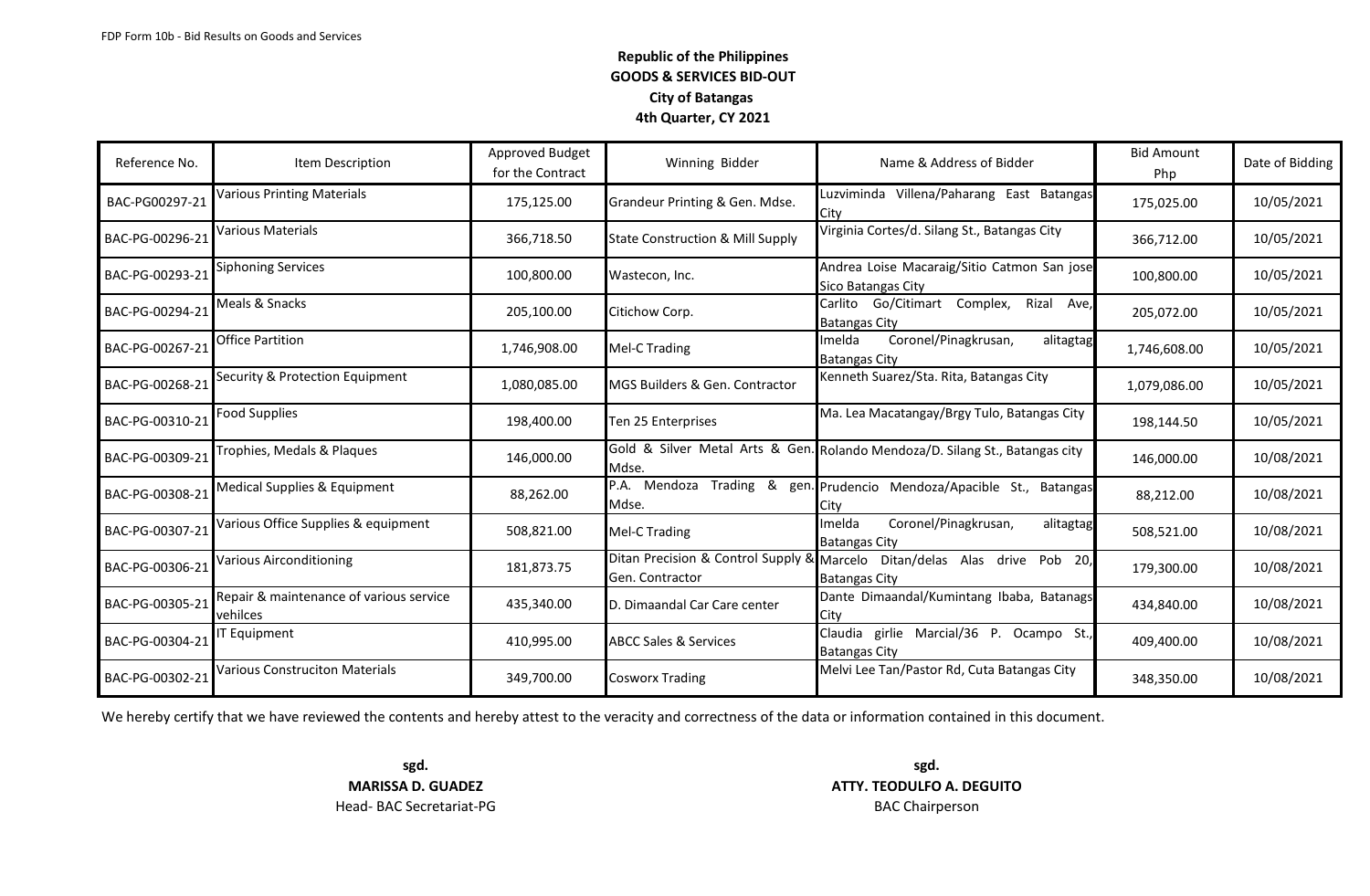| Reference No.   | Item Description                                 | <del>Approveu buuget</del><br>for the Contract | Winning Bidder                                    | Name & Address of Bidder                                             | <b>Bid Amount</b><br>Php | Date of Bidding |
|-----------------|--------------------------------------------------|------------------------------------------------|---------------------------------------------------|----------------------------------------------------------------------|--------------------------|-----------------|
| BAC-PG-00312-21 | Publication of city Ordinance                    | 675,000.00                                     | Batangas post                                     | Jay Ferdinand Malaluan/de Joya<br>Cmpd.<br>Alangilan Batangas City   | 674,000.00               | 10/12/2021      |
| BAC-PG-00281-21 | Repair & installation of various CCTV<br>Cameras | 1,322,218.40                                   | Orance IT Exchange Inc.                           | Timothy Ruth Evangelista/Leviste St., Salcedo<br>Village makati City | 1,321,044.00             | 10/12/2021      |
| BAC-PG-00266-21 | Firearms & SWAT Equipment                        | 2,999,000.00                                   | Defense<br>Manufacturing<br>United<br>Corp.       |                                                                      | 2,990,000.00             | 10/12/2021      |
| BAC-PG-00265-21 | Organic Disinfectant                             | 9,975,000.00                                   | Solutions & Innovations Jenifer<br>Verde<br>Corp. | Mabituin/Shaw<br>Blvd.Brgy<br>Orando,<br>Pasig City                  | 9,972,865.50             | 10/12/2021      |
| BAC-PG-00322-21 | Disposable Syrinde & Condoms                     | 341,984.50                                     | P.A. Menoza Trading & gen. Mdse.                  | Prudencio Mendoza/Apacible St., Batangas<br>City                     | 341,354.00               | 10/12/2021      |
| BAC-PG-00321-21 | Printing of various Forms & Tarpaulins           | 79,850.00                                      | <b>Goldmine Printing Press</b>                    | Editha Santos/Evangelista St., Brgy 8 Batangas<br>City               | 79,800.00                | 10/15/2021      |
| BAC-PG-00319-21 | Various Materials                                | 965,521.00                                     | Smartbiz Trading & gen. Mdse.                     | Manansala/Buenafe St., Brgy 19,<br>Wherly<br><b>Batangas City</b>    | 964,521.00               | 10/15/2021      |
| BAC-PG-00318-21 | Office Partition                                 | 502,500.00                                     | Mel-C Trading                                     | Coronel/Pinagkrusan,<br>Imelda<br>alitagtag<br><b>Batangas City</b>  | 502,200.00               | 10/15/2021      |
| BAC-PG-00341-21 | Rental OF Equipment & Services                   | 320,000.00                                     | Rockgold<br>Trading<br>&<br>Rentals               | Equipment Rolly D Tan/Gulod Labac Batangas City                      | 315,000.00               | 10/19/2021      |
| BAC-PG-00340-21 | Fishery Equipment & Agricultural Supplies        | 737,293.50                                     | <b>Nutilink Enterprises</b>                       | Eleuterio Mercado/351 Bolbok Lipa City<br><b>Batangas</b>            | 736,583.00               | 10/19/2021      |
| BAC-PG-339-21   | Audio Devices & Equipment                        | 565,146.00                                     | Ten 25 Enterprises                                | Ma. Lea Macatangay/Brgy Tulo, Batangas City                          | 565,099.00               | 10/19/2021      |
| BAC-PG-00338-21 | Various Office Supplies & Equipment              | 256,191.00                                     | Mel-C Trading                                     | Coronel/Pinagkrusan,<br>Imelda<br>alitagtag<br><b>Batangas City</b>  | 255,991.00               | 10/19/2021      |
| BAC-PG-00337-21 | <b>Various Printing Materials</b>                | 493,500.00                                     | Grandeur Printing & Gen. Mdse.                    | Luzviminda Villena/Paharang East Batangas<br>City                    | 492,900.00               | 10/19/2021      |
| BAC-PG-00335-21 | Printers                                         | 144,000.00                                     | <b>Maximum Solutions</b>                          |                                                                      | 144,000.00               | 10/19/2021      |

We hereby certify that we have reviewed the contents and hereby attest to the veracity and correctness of the data or information contained in this document.

Head- BAC Secretariat-PG **BAC Chairperson** 

**sgd. sgd. MARISSA D. GUADEZ <b>ATTY. TEODULFO A. DEGUITO**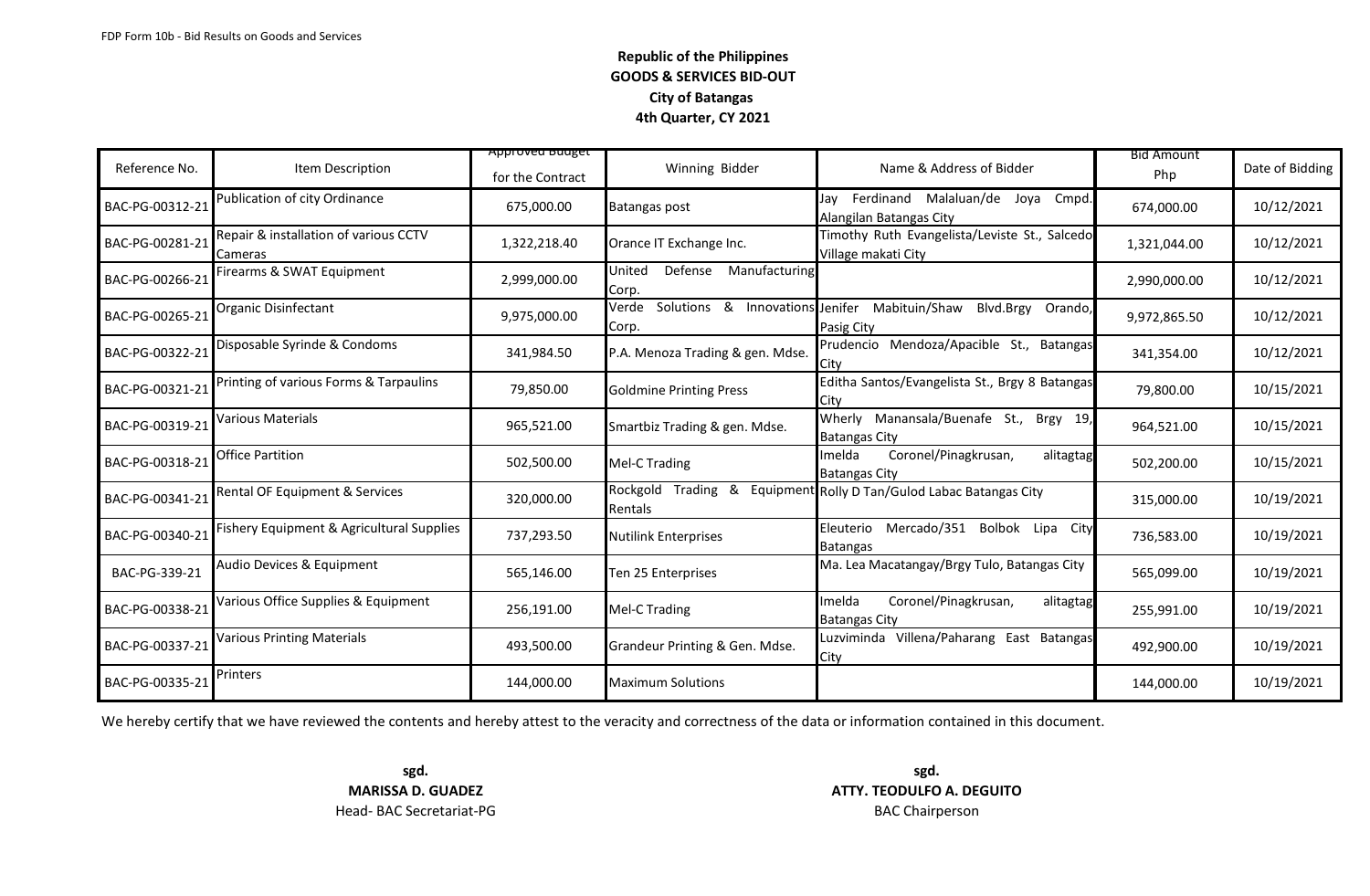| Reference No.   | Item Description                                    | Approved Budget<br>for the Contract | Winning Bidder                            | Name & Address of Bidder                                                                              | <b>Bid Amount</b><br>Php | Date of Bidding |
|-----------------|-----------------------------------------------------|-------------------------------------|-------------------------------------------|-------------------------------------------------------------------------------------------------------|--------------------------|-----------------|
| BAC-PG-00334-21 | Janitorial Supplies                                 | 999,480.00                          | Asian Gen. Merchandise                    | Estelita Alda/Pinamucan Ibaba, Batangas City                                                          | 998,249.00               | 10/19/2021      |
| BAC-PG-00290-21 | Gift Packs                                          | 1,125,000.00                        | Ten 25 Enterprises                        | Ma. Lea Macatangay/Brgy Tulo, Batangas City                                                           | 1,123,875.00             | 10/19/2021      |
| BAC-PG-00289-21 | Ammunitions                                         | 1,666,000.00                        | apid Gun Store                            | Federico Aglipay/Pob. 6, Muntilupa City                                                               | 1,651,125.00             | 10/19/2021      |
| BAC-PG-00276-21 | Tablets                                             | 2,400,000.00                        | Ten 25 Enterprises                        | Ma. Lea Macatangay/Brgy Tulo, Batangas City                                                           | 2,399,712.00             | 10/19/2021      |
| BAC-PG-00275-21 | Organic Enzymes                                     | 2,100,000.00                        | Verde Solutions &<br>innovations<br>Corp. | Jenifer<br>Mabituin/Shaw<br>Blvd.Brgy<br>Orando,<br>Pasig City                                        | 2,009,100.00             | 10/19/2021      |
| BAC-PG-00346-21 | Radio w License & Accessories                       | 345,250.00                          | & H Marketing                             | Ramon Salvador Bonales/#17 Ms Philippines<br>St, Brgy 10, Batangas City                               | 344,754.00               | 10/21/2021      |
| BAC-PG-0345-21  | Repair & maintenance of various service<br>vehicles | 258,156.25                          | <b>Automatic Motors</b>                   | Ma. Arlene Montalbo/Balagtas Batangas City                                                            | 257,725.00               | 10/21/2021      |
| BAC-PG-00344-21 | Various Office Supplies & Equipment                 | 956,510.00                          | Smartbiz Trading & Gen. Mdse.             | Wherly Manansala/Buenafe St., Brgy 19,<br><b>Batangas City</b>                                        | 955,510.00               | 10/21/2021      |
| BAC-PG-00343-21 | Rental of van                                       | 720,000.00                          | D. Dimaandal Car Care center              | Dante Dimaandal/Kumintang Ibaba, Batanags<br>City                                                     | 719,100.00               | 10/21/2021      |
| BAC-PG-00300-21 | Contraceptives                                      | 1,649,993.00                        | Supply                                    | Life & Health Drugs & Medical Ramon Salvador Bonales/#17 Ms Philippines<br>St, Brgy 10, Batangas City | 1,648,043.00             | 10/21/2021      |
| BAC-PG-00284-21 | Submersible pumps                                   | 2,215,000.00                        | Nemar Lumber & Hardware Corp              | Philip Chua/Calicanto Batangas City                                                                   | 2,211,500.00             | 10/21/2021      |
| BAC-PG-00283-21 | <b>Organic Disinfectant</b>                         | 9,975,000.00                        | Verde Solutions & Innovations<br>Corp.    | Jenifer<br>Mabituin/Shaw<br>Blvd.Brgy<br>Orando,<br>Pasig City                                        | 9,972,862.50             | 10/21/2021      |
| BAC-PG-00282-21 | Disposable Lab Gown                                 | 7,708,250.00                        | P.A. Menoza Trading & gen. Mdse.          | Prudencio Mendoza/Apacible St., Batangas<br>Citv                                                      | 7,705,166.70             | 10/21/2021      |
| BAC-PG-0349-21  | <b>Medical Supplies</b>                             | 646,900.00                          | Ava Meds Distribution                     | Evangeline Perez/Brgy 3, Calamba City                                                                 | 646,375.00               | 10/22/2021      |

We hereby certify that we have reviewed the contents and hereby attest to the veracity and correctness of the data or information contained in this document.

Head- BAC Secretariat-PG **BAC Chairperson** 

**sgd. sgd. MARISSA D. GUADEZ ATTY. TEODULFO A. DEGUITO**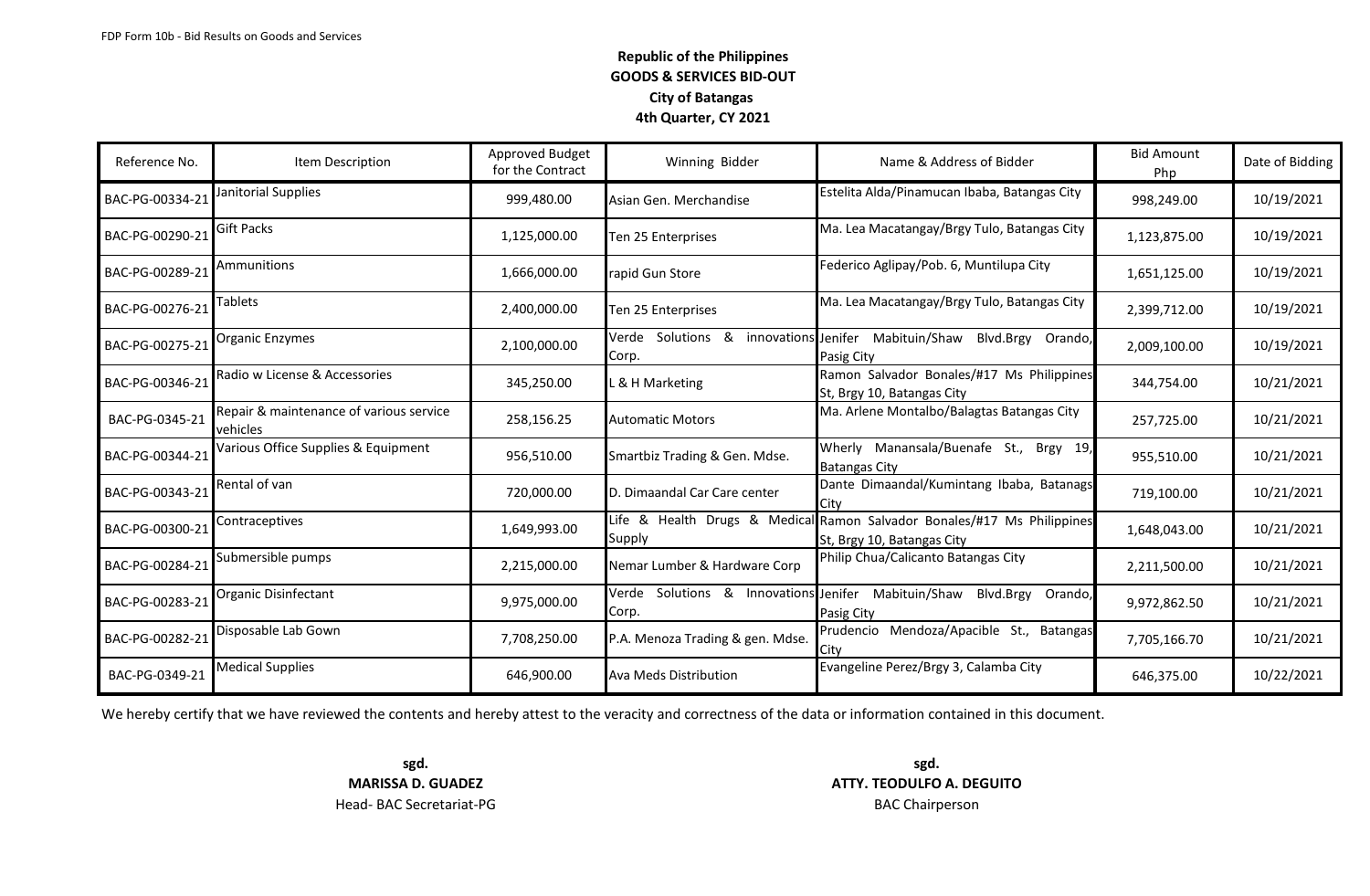| Reference No.          | Item Description                      | Approved Budget<br>for the Contract | Winning Bidder                   | Name & Address of Bidder                                                                              | <b>Bid Amount</b><br>Php | Date of Bidding |
|------------------------|---------------------------------------|-------------------------------------|----------------------------------|-------------------------------------------------------------------------------------------------------|--------------------------|-----------------|
| BAC-PG-00350-21        | <b>Various Construction Materials</b> | 925,775.00                          | Rockgold<br>Rentals              | Trading & Equipment Rolly D Tan/Gulod Labac Batangas City                                             | 924,915.00               | 10/22/2021      |
| BAC-PG-00348-21        | Office partition                      | 223,520.00                          | Mel-C Trading                    | Coronel/Pinagkrusan,<br>Imelda<br>alitagtag<br><b>Batangas City</b>                                   | 223,370.00               | 10/22/2021      |
| BAC-PG-00347-21        | Software                              | 142,500.00                          | <b>ABCC Sales &amp; Services</b> | Claudia girlie Marcial/36 P. Ocampo St.,<br><b>Batangas City</b>                                      | 141,000.00               | 10/22/2021      |
| BACPG292 Lot VII       | Influenza Polyvalent Vaccine          | 2,553,000.00                        | <b>Store</b>                     | 558 Pharmacy & Convenience Marceline Matienzo/Ilustre Ave. District III<br>Lemery Batangas            | 2,550,000.00             | 10/26/2021      |
| BACPG292 Lot VI        | Various Medicines                     | 2,001,125.00                        | Patville Pharma Trading          | Patrina Villanueva/Muzon San Luis Batangas                                                            | 1,999,415.00             | 10/26/2021      |
| BACPG292 Lot V         | Various Medicines                     | 3,003,600.00                        | Supply                           | Life & Health Drugs & Medical Ramon Salvador Bonales/#17 Ms Philippines<br>St, Brgy 10, Batangas City | 3,001,750.00             | 10/26/2021      |
| BAC-PG-00301-21        | Generator Set                         | 4,610,000.00                        | Nemar Lumber & Hardware Corp     | Philip Chua/Calicanto Batangas City                                                                   | 4,599,000.00             | 10/26/2021      |
| BACPG292 Lot IV        | Various Medicines                     | 3,001,303.00                        | Supply                           | Life & Health Drugs & Medical Ramon Salvador Bonales/#17 Ms Philippines<br>St, Brgy 10, Batangas City | 2,998,915.75             | 10/26/2021      |
| BACPG292 Lot III       | Various Medicines                     | 2,991,403.75                        | P.A. Menoza Trading & gen. Mdse. | Prudencio Mendoza/Apacible St., Batangas<br>City                                                      | 2,991,182.50             | 10/26/2021      |
| <b>BACPG292 Lot II</b> | <b>Various Medicines</b>              | 8,004,775.00                        | <b>Store</b>                     | 558 Pharmacy & Convenience Marceline Matienzo/Ilustre Ave. District III<br>Lemery Batangas            | 7,999,750.00             | 10/26/2021      |
| BACPG292 Lot I         | Various Medicines                     | 7,990,033.75                        | Ava Meds Distribution            | Evangeline Perez/Brgy 3, Calamba City                                                                 | 7,980,337.50             | 10/26/2021      |
| BAC-PG-00326-21        | Vehicle Parts & Accessories           | 1,006,176.00                        | <b>Gensson Trade Corp</b>        | alberto bomping/P. Zamora St., Batangas City                                                          | 1,004,556.00             | 10/28/2021      |
| BAC-PG-00324-21        | Various Materials                     | 1,445,765.00                        | Rockgold<br>Rentals              | Trading & Equipment Rolly D Tan/Gulod Labac Batangas City                                             | 1,444,172.00             | 10/28/2021      |
| BAC-PG-00323-21        | Medical, Dental & Laboratory Supplies | 1,234,226.50                        | P.A. Menoza Trading & gen. Mdse. | Prudencio Mendoza/Apacible St., Batangas<br>City                                                      | 1,233,211.30             | 10/28/2021      |

We hereby certify that we have reviewed the contents and hereby attest to the veracity and correctness of the data or information contained in this document.

**sgd. sgd.** Head- BAC Secretariat-PG **BAC Chairperson** 

**MARISSA D. GUADEZ ATTY. TEODULFO A. DEGUITO**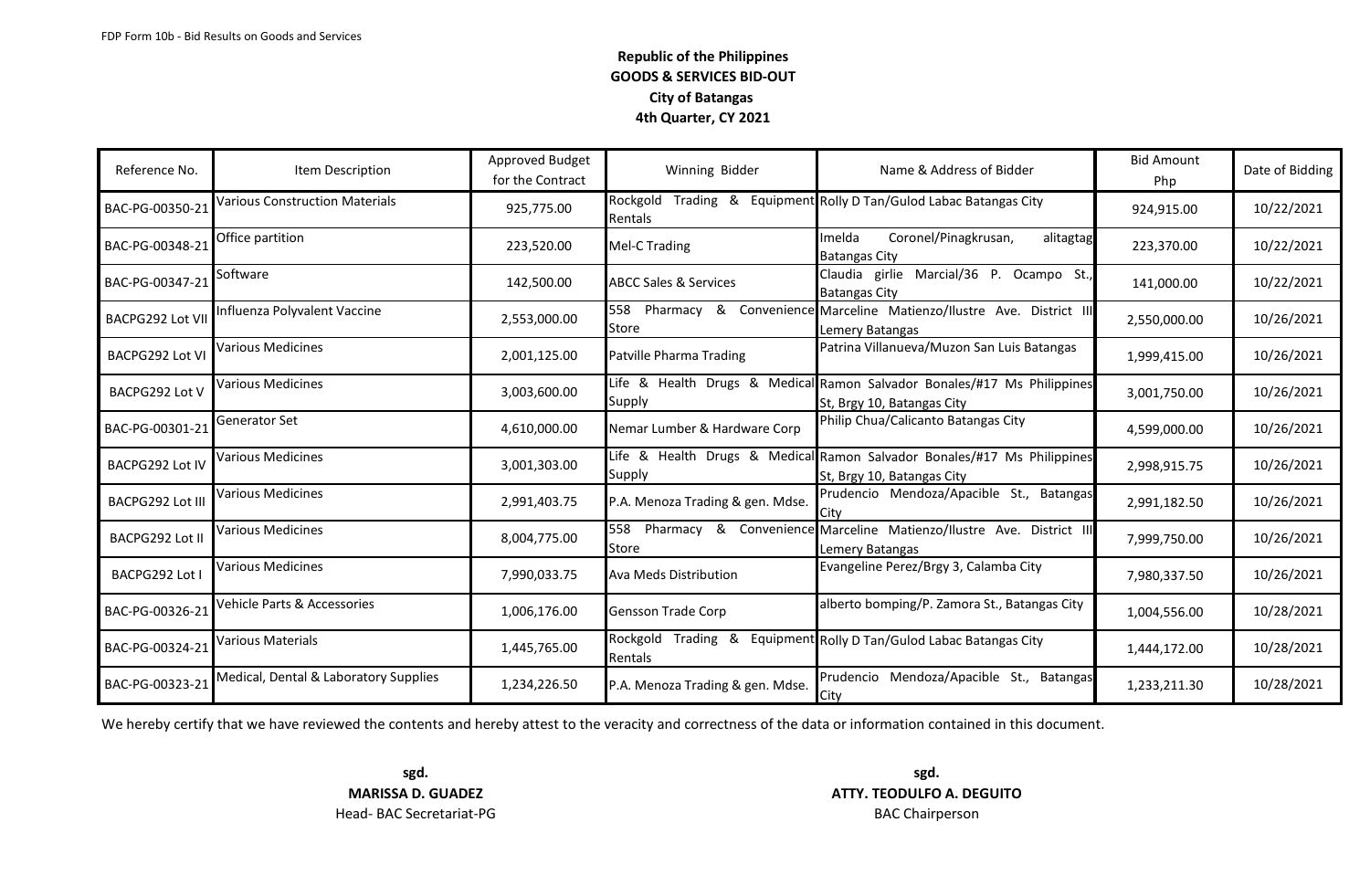| Reference No.   | Item Description                                    | Approved Budget<br>for the Contract | Winning Bidder                              | Name & Address of Bidder                                       | <b>Bid Amount</b><br>Php | Date of Bidding |
|-----------------|-----------------------------------------------------|-------------------------------------|---------------------------------------------|----------------------------------------------------------------|--------------------------|-----------------|
| BAC-PG-00360-21 | Shirts                                              | 175,020.00                          | Jofarenz Printing & Enterprises             | faye Gualberto/Libjo Batangas City                             | 174,825.00               | 10/29/2021      |
| BAC-PG-00359-21 | Various Supplies & equipment                        | 110,382.75                          | <b>Gensson Trade Corp</b>                   | alberto bomping/P. Zamora St., Batangas City                   | 110,382.00               | 10/29/2021      |
| BAC-PG-00351-21 | Various Furnitures & Fixtures                       | 579,491.15                          | Society Glass & Gabriel<br>Inc.             | Builders Peter Co./Bolbok Batangas City                        | 578,988.00               | 10/29/2021      |
| BAC-PG-00320-21 | Various Supplies & equipment                        | 459,577.75                          | Rockgold<br>Rentals                         | Trading & Equipment Rolly D Tan/Gulod Labac Batangas City      | 442,824.00               | 10/29/2021      |
| BAC-PG-00365-21 | Various materials                                   | 948,482.00                          | <b>State Construction &amp; Mill Supply</b> | Virginia Cortes/d. Silang St., Batangas City                   | 948,379.00               | 11/02/2021      |
| BAC-PG-00364-21 | Various Supplies & equipment                        | 766,817.00                          | Rockgold<br>Rentals                         | Trading & Equipment Rolly D Tan/Gulod Labac Batangas City      | 765,826.50               | 11/02/2021      |
| BAC-PG-00363-21 | Printing of 2022 calendar                           | 540,000.00                          | Jofarenz Printing & Enterprises             | faye Gualberto/Libjo Batangas City                             | 538,500.00               | 11/02/2021      |
| BAC-PG-00342-21 | <b>Various Construction Materials</b>               | 1,605,774.00                        | Nemar Lumber & Hardware Corp                | Philip Chua/Calicanto Batangas City                            | 1,594,196.00             | 11/02/2021      |
| BAC-PG-00291-21 | CCTV Cameras                                        | 2,160,170.00                        | MGS Builders & Gen. Contractor              | Kenneth Suarez/Sta. Rita, Batangas City                        | 2,158,672.00             | 11/04/2021      |
| BAC-PG-00370-21 | Repair & maintenance of various service<br>vehicles | 433,230.00                          | D. Dimaandal Car Care center                | Dante Dimaandal/Kumintang Ibaba, Batanags<br>City              | 432,940.00               | 11/04/2021      |
| BAC-PG-00369-21 | Water Pump 5hp                                      | 247,000.00                          | Nemar Lumber & Hardware Corp                | Philip Chua/Calicanto Batangas City                            | 245,000.00               | 11/04/2021      |
| BAC-PG-00368-21 | Various Office Supplies & equipment                 | 402,408.00                          | Smartbiz Trading & gen. Mdse.               | Wherly Manansala/Buenafe St., Brgy 19,<br><b>Batangas City</b> | 401,908.00               | 11/04/2021      |
| BAC-PG-00367-21 | Various materials                                   | 264,170.00                          | <b>State Construction &amp; Mill Supply</b> | Virginia Cortes/d. Silang St., Batangas City                   | 263,709.70               | 11/04/2021      |
| BAC-PG-00353-21 | Various Construction Materials                      | 1,070,400.00                        | <b>Cosworx Trading</b>                      | Melvi Lee Tan/Pastor Rd, Cuta Batangas City                    | 1,068,731.00             | 11/04/2021      |

We hereby certify that we have reviewed the contents and hereby attest to the veracity and correctness of the data or information contained in this document.

Head- BAC Secretariat-PG **BAC Chairperson** 

**sgd. sgd. MARISSA D. GUADEZ ATTY. TEODULFO A. DEGUITO**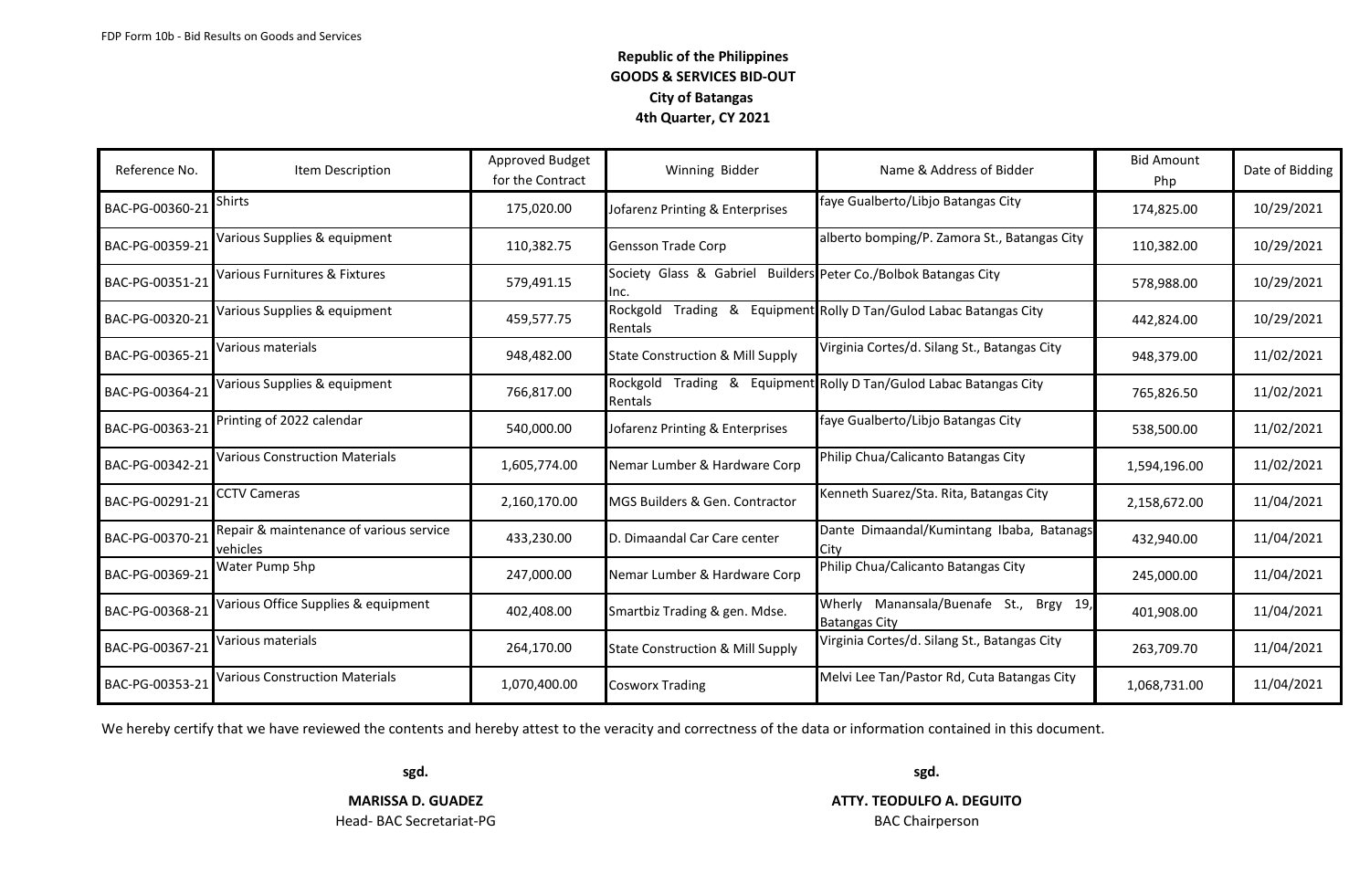| Reference No.   | Item Description                       | Approved Budget<br>for the Contract | Winning Bidder                             | Name & Address of Bidder                                                | <b>Bid Amount</b><br>Php | Date of Bidding |
|-----------------|----------------------------------------|-------------------------------------|--------------------------------------------|-------------------------------------------------------------------------|--------------------------|-----------------|
| BAC-PG-00352-21 | Portbale Radio Equipment               | 1,910,000.00                        | <b>&amp;H Marketing</b>                    | Ramon Salvador Bonales/#17 Ms Philippines<br>St. Brgy 10, Batangas City | 1,908,500.00             | 11/04/2021      |
| BAC-PG-00327-21 | CCTV Cameras                           | 1,080,085.00                        | MGS Builders & Gen. Contractor             | Kenneth Suarez/Sta. Rita, Batangas City                                 | 1,078,885.00             | 11/04/2021      |
| BAC-PG-00332-21 | Kindergarten Tables & Chairs           | 3,790,000.00                        | Rei Angels Enterprise                      | Matienzo/Ilustre<br>Marcelina<br>Ave.,<br>Lemery<br>Batangas            | 3,788,500.00             | 11/09/2021      |
| BAC-PG-00331-21 | <b>Tablets</b>                         | 40,000,000.00                       | Ten 25 Enterprises                         | Ma. Lea Macatangay/Brgy Tulo, Batangas City                             | 39,995,200.00            | 11/09/2021      |
| BAC-PG-00330-21 | Speech Lab                             | 4,500,000.00                        | Rei Angels Enterprise                      | Matienzo/Ilustre<br>Marcelina<br>Ave.,<br>Lemery<br>Batangas            | 4,498,000.00             | 11/09/2021      |
| BAC-PG-00329-21 | Laboratory Furniture                   | 33,650,000.00                       | Rei Angels Enterprise                      | Matienzo/Ilustre<br>Marcelina<br>Ave.,<br>Lemery<br>Batangas            | 33,645,950.00            | 11/09/2021      |
| BAC-PG-00328-21 | Various IT Equipment                   | 2,535,000.00                        | Maximum Solutions Corp.                    |                                                                         | 2,525,250.00             | 11/09/2021      |
| BAC-PG-00372-21 | Digital Duplicator                     | 750,000.00                          | Gakken (Philippines) Inc.                  | Crlos Malibiran/aurora Blvd, San Juan City                              | 744,440.00               | 11/11/2021      |
| BAC-PG-00378-21 | Plaques, Stickers & Bid Forms          | 194,850.00                          | <b>Goldmine Printing Press</b>             | Editha Santos/Evangelista St., Brgy 8 Batangas<br>Citv                  | 194,800.00               | 11/11/2021      |
| BAC-PG-00377-21 | Alkaline & Purified Drinking Water     | 444,325.00                          | Gave's Water Refilling Staion              | emma Tresvalles/Gulod Labac Batangas city                               | 443,250.00               | 11/11/2021      |
| BAC-PG-00376-21 | Printing of Plans                      | 98,625.00                           | Jofarenz Printing & Enterprises            | faye Gualberto/Libjo Batangas City                                      | 98,525.00                | 11/11/2021      |
| BAC-PG-00374-21 | Tire of Farm Tractor                   | 658,000.00                          | <b>Automatic Motors</b>                    | Ma. Arlene Montalbo/Balagtas Batangas City                              | 657,820.00               | 11/11/2021      |
| BAC-PG-00373-21 | High Garnular Chlorine & Muriatic Acid | 770,000.00                          | MGS Builders & Gen. Contractor             | Kenneth Suarez/Sta. Rita, Batangas City                                 | 769,500.00               | 11/11/2021      |
| BAC-PG-00387-21 | Various Materials                      | 258,022.50                          | Rockgold<br>Trading & Equipment<br>Rentals | Rolly D Tan/Gulod Labac Batangas City                                   | 257,540.75               | 11/16/2021      |

We hereby certify that we have reviewed the contents and hereby attest to the veracity and correctness of the data or information contained in this document.

**MARISSA D. GUADEZ ATTY. TEODULFO A. DEGUITO**

**sgd. sgd.**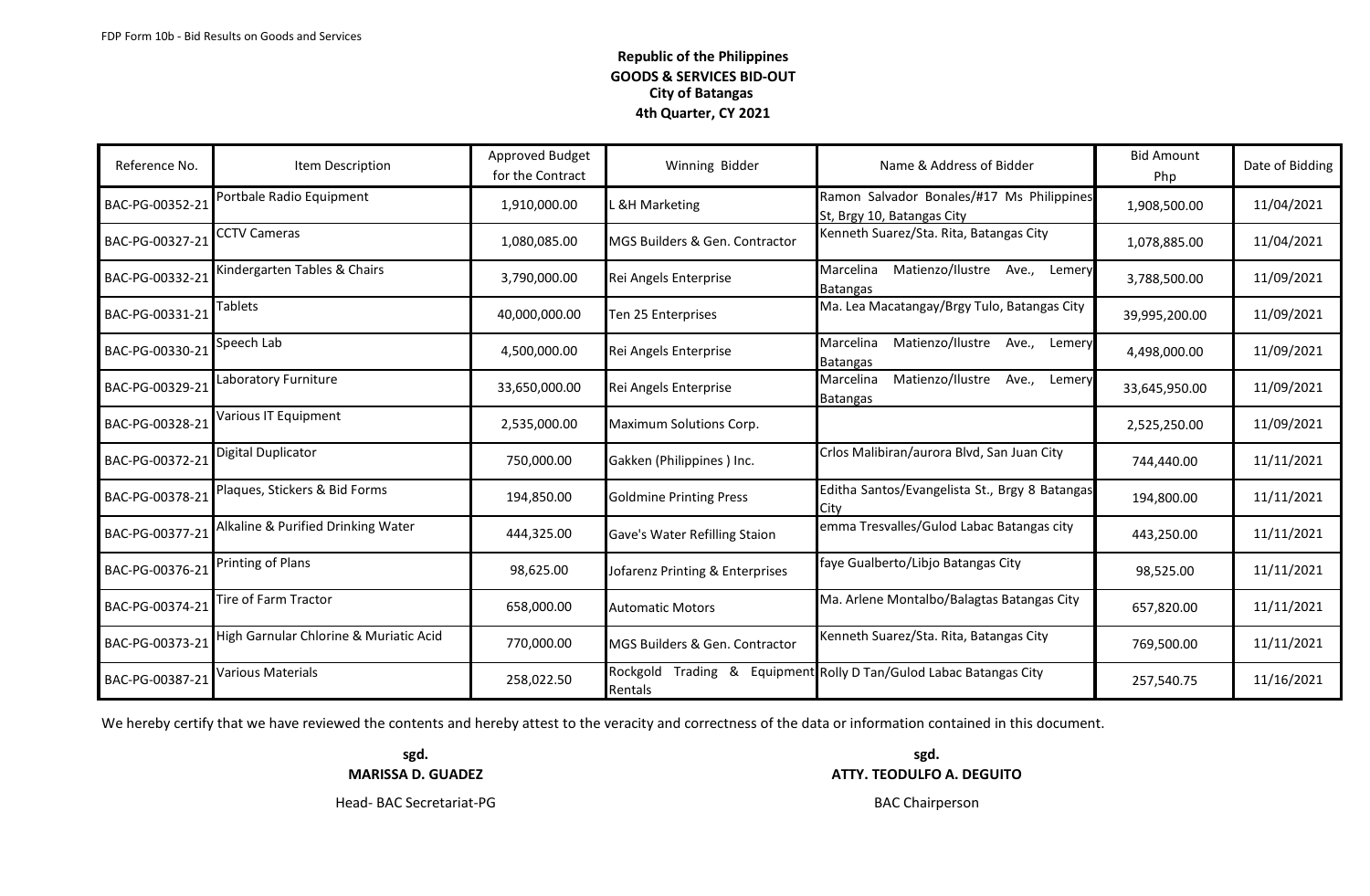| Reference No.   | Item Description                                    | Approved Budget<br>for the Contract | Winning Bidder                                   | Name & Address of Bidder                                                    | <b>Bid Amount</b><br>Php | Date of Bidding |
|-----------------|-----------------------------------------------------|-------------------------------------|--------------------------------------------------|-----------------------------------------------------------------------------|--------------------------|-----------------|
| BAC-PG-00386-21 | Various Airconditioning units                       | 454,680.00                          | B.M.<br>Refigeration<br>Jaime<br>Airconditioning | & Jaime Magadia/Kumintang Ibaba, batangas<br>City                           | 454,380.00               | 11/16/2021      |
| BAC-PG-00384-21 | Repair & Maintenance of various service<br>vehicles | 387,107.00                          | <b>Automatic Motors</b>                          | Ma. Arlene Montalbo/Balagtas, Batangas City                                 | 386,421.50               | 11/16/2021      |
| BAC-PG-00383-21 | Repair & Maintenance of various service<br>vehicles | 304,612.00                          | D. Dimaandal Car Care center                     | Dante Dimaandal/Kumintang Ibaba, Batanags<br>City                           | 304,402.00               | 11/16/2021      |
| BAC-PG-00366-21 | Laptop Computers                                    | 1,496,000.00                        | Smartbiz Trading & gen. Mdse.                    | Wherly Manansala/Buenafe St., Brgy 19,<br><b>Batangas City</b>              | 1,495,000.00             | 11/17/2021      |
| BAC-PG-00357-21 | Multi-purpose Cleaner                               | 5,000,000.00                        | Euparex Pharmaceuticals, Inc                     | Juanito Saliguba Jr./T.M Kalaw Balintawak,<br>Lipa City Batangas            | 4,998,000.00             | 11/17/2021      |
| BAC-PG-00388-21 | Sports Equipment                                    | 1,727,715.00                        | Chel's & Clyde & Trading                         | Mary Ann Mendoza/Pansol laguna                                              | 1,726,215.00             | 12/02/2021      |
| BAC-PG-00380-21 | <b>Sport Supplies</b>                               | 1,997,521.40                        | Chel's & Clyde & Trading                         | Mary Ann Mendoza/Pansol laguna                                              | 1,996,021.40             | 12/02/2021      |
| BAC-PG-00433-21 | Various Airconditioning units                       | 520,700.00                          | B.M.<br>Refigeration<br>Jaime<br>Airconditioning | & Jaime Magadia/Kumintang Ibaba, batangas<br>City                           | 520,000.00               | 12/03/2021      |
| BAC-PG-00432-21 | Meals & Snacks                                      | 92,250.00                           | <b>Services</b>                                  | Triple 8 Carinderia & Catering Julita Macatangay/Sta Rita., Batangas City   | 92,188.50                | 12/03/2021      |
| BAC-PG-00428-21 | <b>Various Materials</b>                            | 193,042.50                          | <b>Cosworx Trading</b>                           | Melvi Lee Tan/Pastor Rd, Cuta Batangas City                                 | 192,432.50               | 12/03/2021      |
| BAC-PG-00429-21 | Acrylic Clear Cast Protective Screen                | 153,513.00                          | Jofarenz Printing & Enterprises                  | Faye Gualberto/Dhope Libjo Batangas City                                    | 153,413.00               | 12/03/2021      |
| BAC-PG--435-21  | Canvass bag                                         | 177,500.00                          | Ten 25 Enterprises                               | Ma. Lea Macatangay/Brgy Tulo, Batangas City                                 | 177,000.00               | 12/06/2021      |
| BAC-PG-00434-21 | Meals & Snacks                                      | 999,460,.00                         | <b>Tia Rosa's Catering</b>                       | Mary Ann Ramirez/Alangilan Batangas City                                    | 996,982.00               | 12/06/2021      |
| BAC-PG-00381-21 | <b>Medical Kits</b>                                 | 3,600,000.00                        | 558<br>Pharmacy<br>&<br>Store                    | Convenience Marceline Matienzo/Ilustre Ave. District III<br>Lemery Batangas | 3,598,950.00             | 12/06/2021      |

We hereby certify that we have reviewed the contents and hereby attest to the veracity and correctness of the data or information contained in this document.

**sgd. sgd. MARISSA D. GUADEZ ATTY. TEODULFO A. DEGUITO**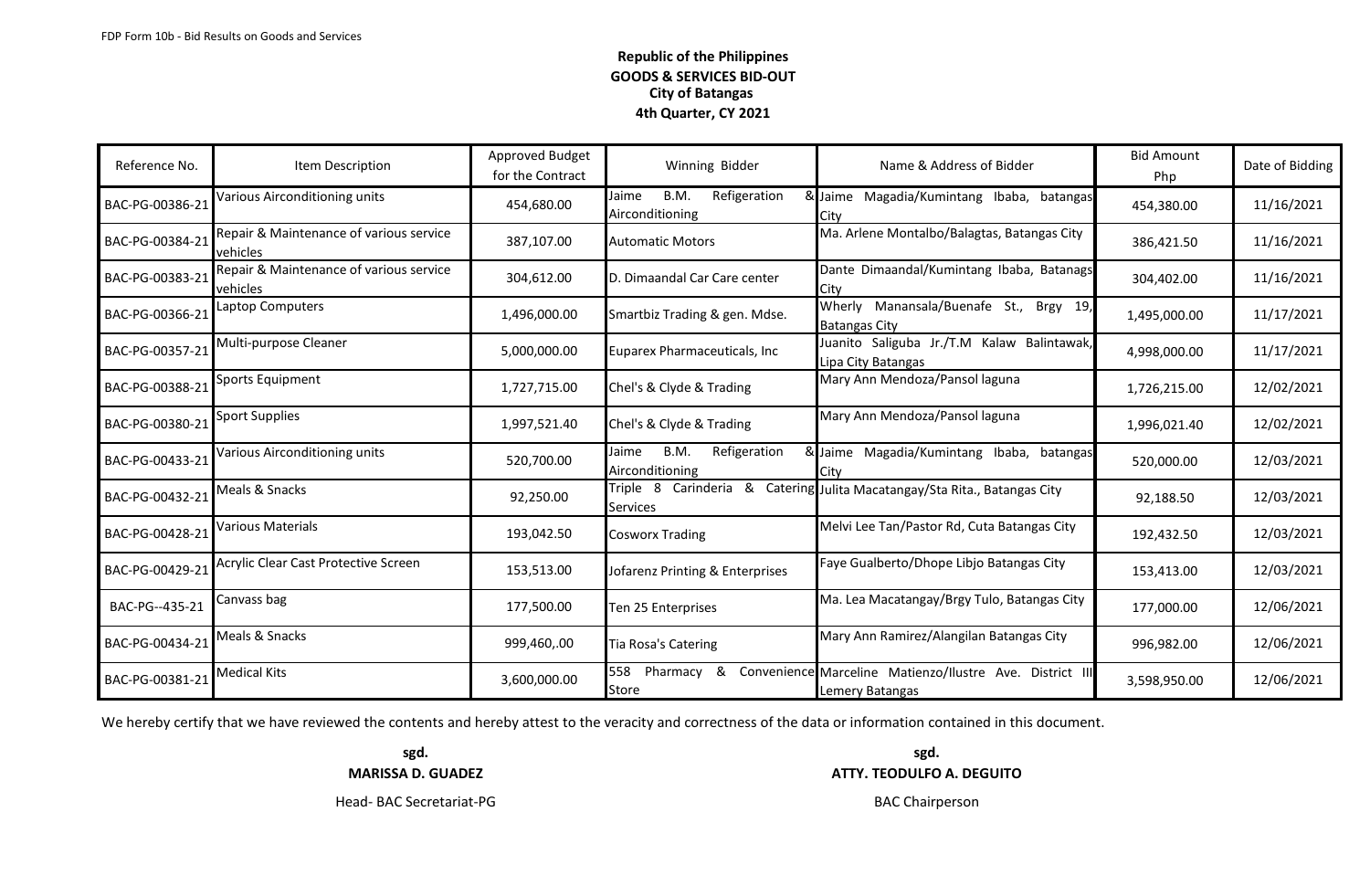| Reference No.   | Item Description                                    | Approved Budget<br>for the Contract | Winning Bidder                              | Name & Address of Bidder                                         | <b>Bid Amount</b><br>Php | Date of Bidding |
|-----------------|-----------------------------------------------------|-------------------------------------|---------------------------------------------|------------------------------------------------------------------|--------------------------|-----------------|
| BAC-PG-00439-21 | Fabric Glass Partition                              | 684,060.00                          | Mel C Trading                               | Coronel/Pinagkrusan<br>Imelda<br>Alitagtag<br><b>Batangas</b>    | 683,860.00               | 12/07/2021      |
| BAC-PG-00437-21 | Various Materials                                   | 274,980.00                          | <b>Cosworx Trading</b>                      | Melvi Lee Tan/Pastor Rd, Cuta Batangas City                      | 273,844.00               | 12/07/2021      |
| BAC-PG-00436-21 | Medical & Laboratory Supplies                       | 129,746.00                          | P.A. Mendoza Trading & gen.<br>Mdse.        | Prudencio Mendoza/Apacible St., Batangas<br>Citv                 | 129,646.00               | 12/07/2021      |
| BAC-PG-00444-21 | Trophies                                            | 250,000.00                          | Gold & Silver Metal Arts & Gen.<br>Mdse.    | Rolando Mendoza/D. Silang St., Batangas city                     | 249,785.00               | 12/09/2021      |
| BAC-PG-00443-21 | Meals & Snacks                                      | 150,000.00                          | Tia Rosa's Catering                         | Mary Ann Ramirez/Alangilan Batangas City                         | 149,850.00               | 12/09/2021      |
| BAC-PG-00442-21 | <b>Various Materials</b>                            | 161,200.00                          | <b>Cosworx Trading</b>                      | Melvi Lee Tan/Pastor Rd, Cuta Batangas City                      | 160,800.00               | 12/09/2021      |
| BAC-PG-00441-21 | <b>Steel Railings</b>                               | 850,000.00                          | MGS Builders & Gen. Contractor              | Kenneth Suarez/Sta. Rita, Batangas City                          | 848,500.00               | 12/09/2021      |
| BAC-PG-00411-21 | <b>Various Office Supplies</b>                      | 6,590,332.32                        | Ten 25 Enterprises                          | Ma. Lea Macatangay/Brgy Tulo, Batangas City                      | 3,552,449.75             | 12/09/2021      |
| BAC-PG-00449-21 | <b>Computer Printers</b>                            | 60,750.00                           | Ten 25 Enterprises                          | Ma. Lea Macatangay/Brgy Tulo, Batangas City                      | 60,748.50                | 12/10/2021      |
| BAC-PG-00448-21 | <b>Various Materials</b>                            | 77,412.00                           | <b>State Construction &amp; Mill Supply</b> | Virginia Cortes/d. Silang St., Batangas City                     | 77,410.50                | 12/10/2021      |
| BAC-PG-00447-21 | Meals & Snacks                                      | 60,000.00                           | Triple 8<br><b>Services</b>                 | Carinderia & Catering Julita Macatangay/Sta Rita., Batangas City | 59,932.50                | 12/10/2021      |
| bac-pg-00446-21 | Various Supplies & Office equipment                 | 163,881.00                          | Mel C Trading                               | Coronel/Pinagkrusan<br>Imelda<br>Alitagtag<br>Batangas           | 163,781.00               | 12/10/2021      |
| BAC-PG-00445-21 | Repair & maintenance of various service<br>vehicles | 246,790.00                          | D. Dimaandal Car Care center                | Dante Dimaandal/Kumintang Ibaba, Batanags<br>City                | 246,640.00               | 12/13/2021      |
| BAC-PG-00455-21 | One unit Camera                                     | 160,000.00                          | Mel C Trading                               | Coronel/Pinagkrusan<br>Imelda<br>Alitagtag<br><b>Batangas</b>    | 159,850.00               | 12/13/2021      |

We hereby certify that we have reviewed the contents and hereby attest to the veracity and correctness of the data or information contained in this document.

**sgd. sgd. MARISSA D. GUADEZ ATTY. TEODULFO A. DEGUITO**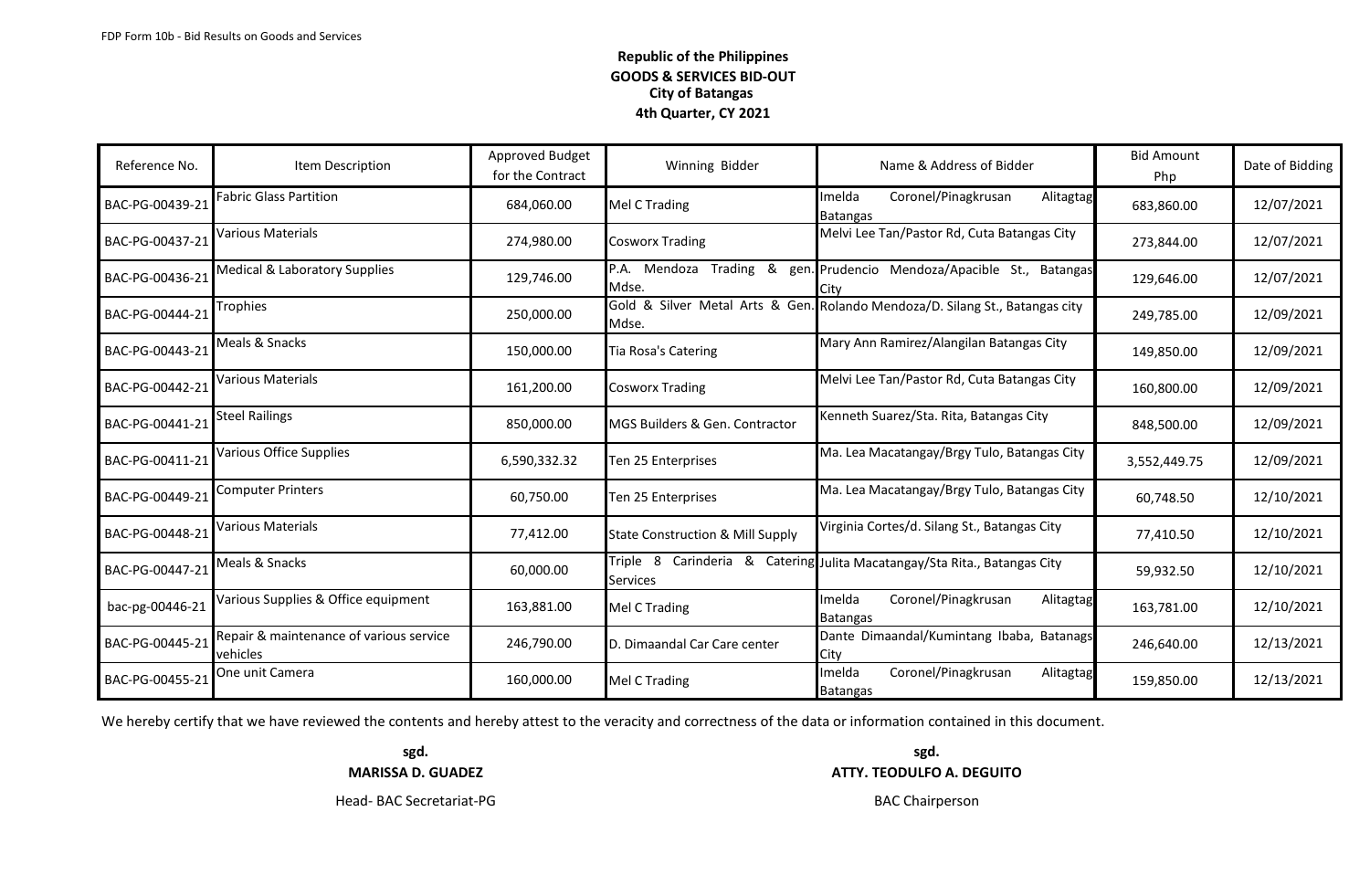| Reference No.   | Item Description                                   | Approved Budget<br>for the Contract | Winning Bidder                                   | Name & Address of Bidder                                                 | <b>Bid Amount</b><br><b>Php</b> | Date of Bidding |
|-----------------|----------------------------------------------------|-------------------------------------|--------------------------------------------------|--------------------------------------------------------------------------|---------------------------------|-----------------|
| BAC-PG-00454-21 | Meals                                              | 147,000.00                          | Citichow Corp.                                   | Go/Citimart Complex,<br>Rizal<br>Carlito<br>Ave,<br><b>Batangas City</b> | 146,850.00                      | 12/13/2021      |
| BAC-PG-00416-21 | Various Materials                                  | 1,503,810.00                        | Rockgold<br>&<br>Trading<br>Rentals              | Equipment Rolly Tan/Gulod Labac Batangas City                            | 1,502,449.00                    | 12/14/2021      |
| BAC-PG-00415-21 | Mobnobloc Chair                                    | 1,425,000.00                        | Ten 25 Enterprises                               | Ma. Lea Macatangay/Brgy Tulo, Batangas City                              | 1,424,000.00                    | 12/15/2021      |
| BAC-PG-00466-21 | Various Construction Materials                     | 625,927.50                          | Rockgold<br>Trading<br>&<br>Rentals              | Equipment Rolly Tan/Gulod Labac Batangas City                            | 625,228.00                      | 12/15/2021      |
| BAC-PG-00465-21 | <b>Various Construction Materials</b>              | 393,175.00                          | Rockgold<br>Trading<br>Rentals                   | & Equipment Rolly Tan/Gulod Labac Batangas City                          | 392,202.00                      | 12/15/2021      |
| BAC-PG-00464-21 | Various IT Equipment                               | 376,875.00                          | Mel-C Trading                                    | Coronel/Pinagkrusan,<br>Imelda<br>alitagtag<br><b>Batangas City</b>      | 376,875.00                      | 12/15/2021      |
| BAC-PG-00463-21 | Electrical & Constructional Materials              | 124,095.00                          | <b>Cosworx Trading</b>                           | Melvi Lee Tan/Pastor Rd, Cuta Batangas City                              | 123,345.00                      | 12/15/2021      |
| BAC-PG-00462-21 | Trophies & Plaques                                 | 98,000.00                           | Gold & Silver Metal Arts & Gen.<br>Mdse.         | . Rolando Mendoza/D. Silang St., Batangas city                           | 97,900.00                       | 12/15/2021      |
| BAC-PG-00460-21 | Repair & maintenance of various heavy<br>equipment | 66,405.00                           | <b>Automatic Motors</b>                          | Ma. Arlene Montalbo/Balagtas Batangas City                               | 66,302.00                       | 12/15/2021      |
| BAC-PG-00459-21 | Various Materials                                  | 112,985.00                          | <b>State Construction &amp; Mill Supply</b>      | Virginia Cortes/d. Silang St., Batangas City                             | 112,982.50                      | 12/15/2021      |
| BAC-PG-00458-21 | Meals & Snacks                                     | 204,600.00                          | Citichow Corp.                                   | Go/Citimart Complex,<br>Carlito<br>Rizal<br>Ave,<br><b>Batangas City</b> | 204,600.00                      | 12/15/2021      |
| BAC-PG-00436-21 | Public Address System                              | 156,350.00                          | <b>DVD Power Beat</b>                            | Dante Dimaandal/Kumintang Ibaba, Batangas<br>City                        | 156,250.00                      | 12/15/2021      |
| BAC-PG-00473-21 | Various Materials                                  | 139,620.00                          | Rockgold<br>Trading<br>&<br>Equipment<br>Rentals | Rolly Tan/Gulod Labac Batangas City                                      | 139,436.00                      | 12/17/2021      |
| BAC-PG-00472-21 | Various Electrical & Constructional<br>Materials   | 263,500.00                          | <b>Cosworx Trading</b>                           | Melvi Lee Tan/Pastor Rd, Cuta Batangas City                              | 263,500.00                      | 12/17/2021      |

We hereby certify that we have reviewed the contents and hereby attest to the veracity and correctness of the data or information contained in this document.

**sgd. sgd. MARISSA D. GUADEZ ATTY. TEODULFO A. DEGUITO**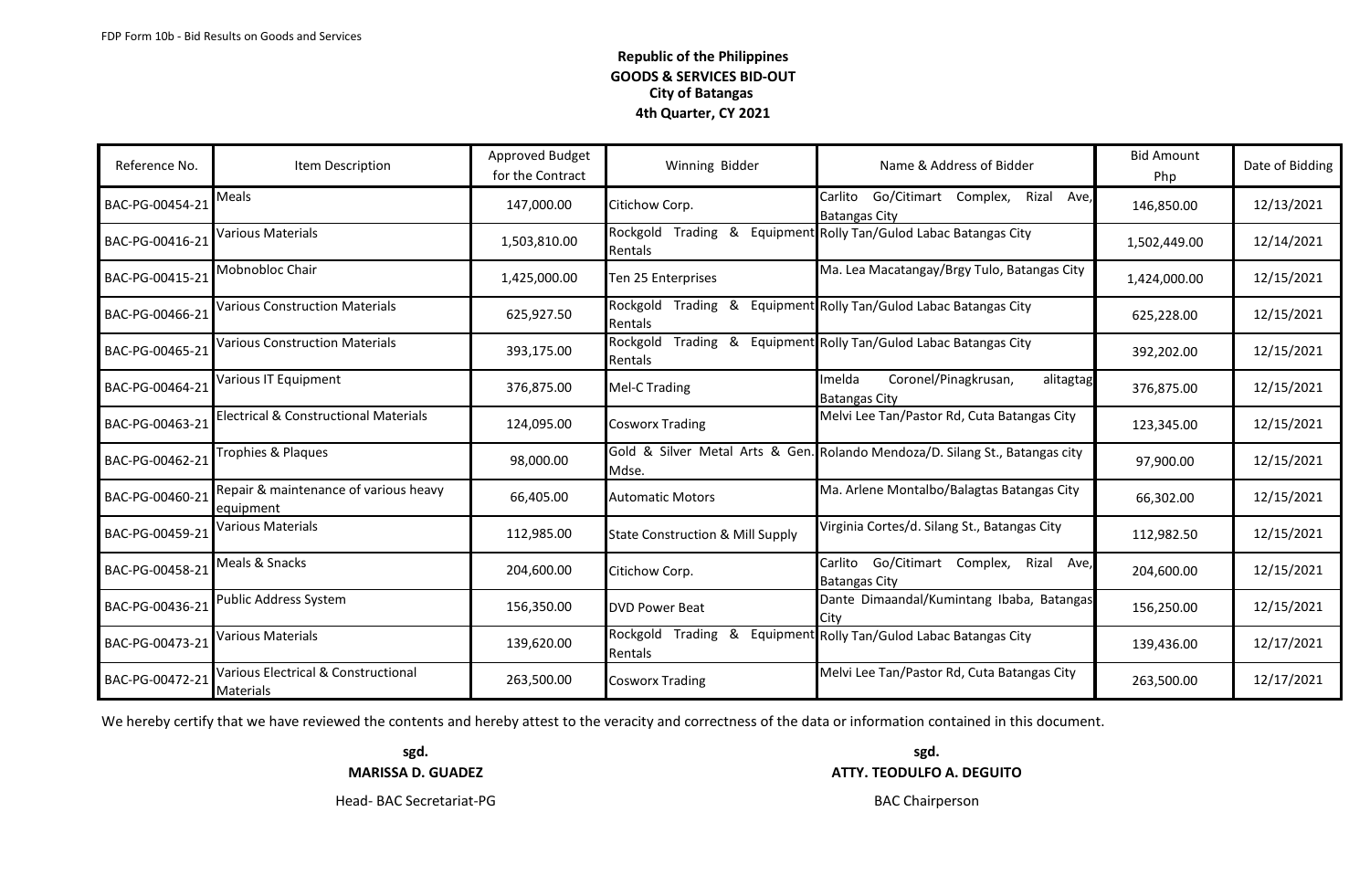| Reference No.       | Item Description                                    | Approved Budget<br>for the Contract | Winning Bidder<br>Name & Address of Bidder  |                                                                         | <b>Bid Amount</b><br>Php | Date of Bidding |
|---------------------|-----------------------------------------------------|-------------------------------------|---------------------------------------------|-------------------------------------------------------------------------|--------------------------|-----------------|
| BAC-PG-00471-21     | Various Supplies & Materials                        | 141,700.00                          | <b>Gensson Trade Corp</b>                   | alberto bomping/P. Zamora St., Batangas City                            | 141,600.00               | 12/17/2021      |
| BAC-PG-00470-21     | Convex Mirror                                       | 85,000.00                           | & H Marketing                               | Ramon Salvador Bonales/#17 Ms Philippines<br>St, Brgy 10, Batangas City | 84,900.00                | 12/17/2021      |
| BAC-PG-00469-21     | Various Electrical & Construction Materials         | 189,199.00                          | <b>State Construction &amp; Mill Supply</b> | Virginia Cortes/d. Silang St., Batangas City                            | 189,192.50               | 12/17/2021      |
| BAC-PG-00468-21     | Rental of complete band w sound system              | 50,000.00                           | RMA Lights & Sounds                         | Ramon tayer/Salaban II Ibaan Batangas                                   | 49,980.00                | 12/17/2021      |
| BAC-PG-00467-21     | Various Supplies & Equipment                        | 608,350.00                          | Trading & gen.<br>P.A. Mendoza<br>Mdse.     | Prudencio Mendoza/Apacible St., Batangas<br>Citv                        | 603,350.00               | 12/17/2021      |
| BAC-PG-00481-21     | Various pool equipment                              | 795,900.00                          | MGS Builders & Gen. Contractor              | Kenneth Suarez/Sta. Rita, Batangas City                                 | 795,200.00               | 12/20/2021      |
| BAC-PG-00480-21     | T-shirt & polo Shirt                                | 540,000.00                          | Tatao Shirt & gen. Mdse                     | Mojares/P. Torres St., Lipa city<br>Tomas<br><b>Batangas</b>            | 53,970.00                | 12/20/2021      |
| BAC-PG-00478-21     | Repair & maintenance of various service<br>vehicles | 127,620.00                          | D. Dimaandal Car Care center                | Dante Dimaandal/Kumintang Ibaba, Batanags<br>Citv                       | 127,500.00               | 12/20/2021      |
| BAC-PG-00477-21     | Various Materials                                   | 721,830.00                          | <b>Cosworx Trading</b>                      | Melvi Lee Tan/Pastor Rd, Cuta Batangas City                             | 720,175.00               | 12/20/2021      |
| BAC-PG-00476-21     | <b>Goods &amp; Commodities</b>                      | 449,989.75                          | Ten 25 Enterprises                          | Ma. Lea Macatangay/Brgy Tulo, Batangas City                             | 448,770.75               | 12/20/2021      |
| BAC-PG-00474-21     | Trash Bags                                          | 500,000.00                          | Asian General Merchandise                   | Estelita Alda/Pinamucan Ibaba, Batangas City                            | 499,375.00               | 12/20/2021      |
| BAC-PG-00438-21     | Customized Aluminum Rack                            | 1,026,600.00                        | Mel C Trading                               | Coronel/Pinagkrusan<br>melda<br>Alitagtag<br><b>Batangas</b>            | 1,025,420.00             | 12/20/2021      |
| BAC-PG-414-21 Lot \ | Various Electrical Materials                        | 862,250.00                          | <b>State Construction &amp; Mill Supply</b> | Virginia Cortes/d. Silang St., Batangas City                            | 862,185.00               | 12/20/2021      |
| BAC-PG-414-21 LotIV | Various Materials                                   | 902,500.00                          | Rockgold<br>Trading & Equipment<br>Rentals  | Rolly Tan/Gulod Labac Batangas City                                     | 901,975.00               | 12/20/2021      |

We hereby certify that we have reviewed the contents and hereby attest to the veracity and correctness of the data or information contained in this document.

**sgd. sgd.**

**MARISSA D. GUADEZ ATTY. TEODULFO A. DEGUITO**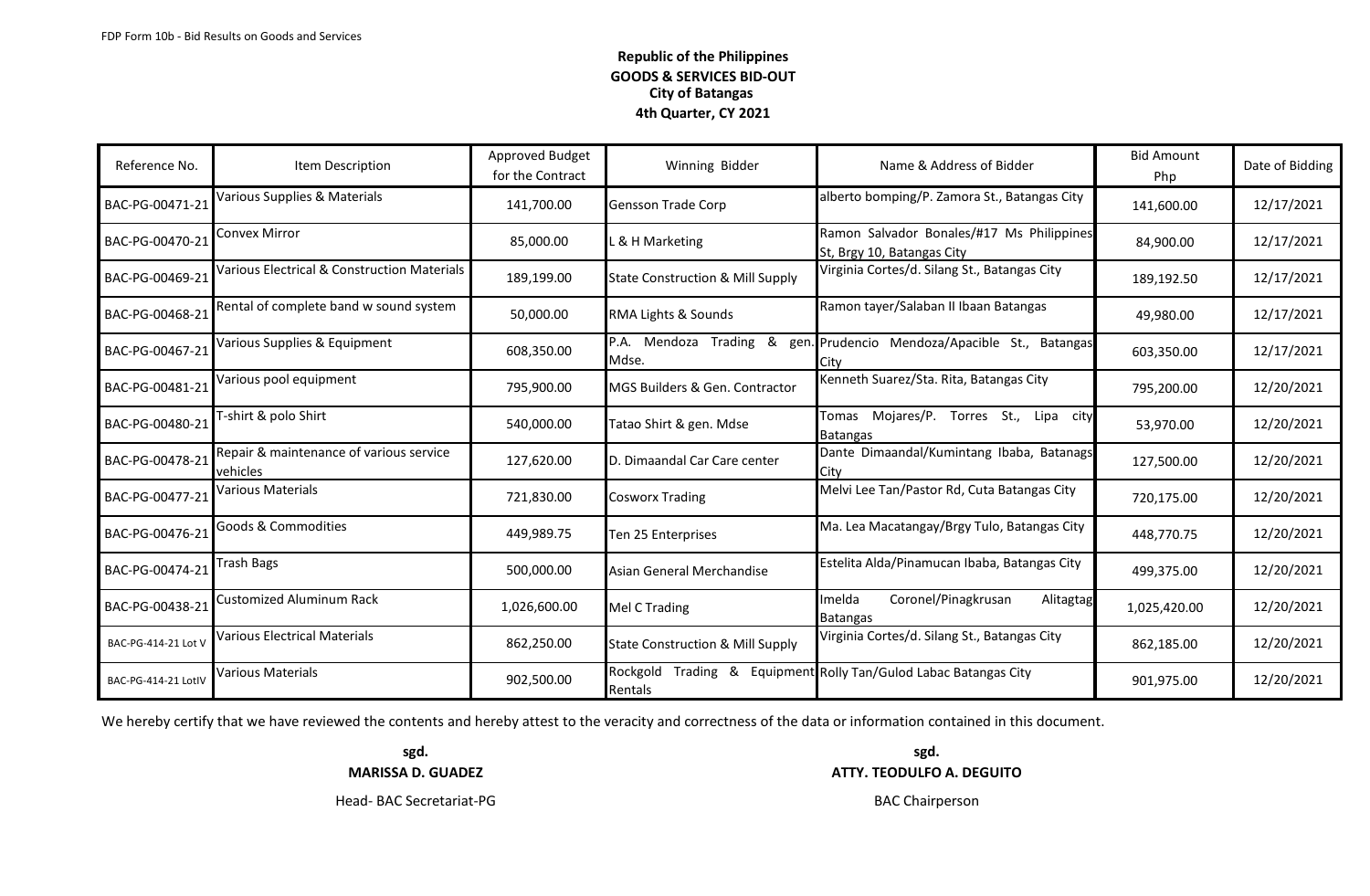| Reference No.       | Item Description                                           | Approved Budget<br>for the Contract | Winning Bidder                                    | Name & Address of Bidder                                                                            | <b>Bid Amount</b><br>Php | Date of Bidding |
|---------------------|------------------------------------------------------------|-------------------------------------|---------------------------------------------------|-----------------------------------------------------------------------------------------------------|--------------------------|-----------------|
| BAC-PG-414-21 Lotll | <b>Various Construction Materials</b>                      | 942,000.00                          | Native Lumber                                     | Remegia Tan/Kumintang Ibaba, batangas City                                                          | 938,600.00               | 12/20/2021      |
| BAC-PG-414-21 Lotl  | Various Materials                                          | 1,502,500.00                        | <b>Cosworx Trading</b>                            | Melvi Lee Tan/Pastor Rd, Cuta Batangas City                                                         | 1,501,000.00             | 12/20/2021      |
| BAC-PG-414-21 Lotl  | Various PE. Pipes                                          | 1,995,750.00                        | Nemar Lumber & hardware Corp.                     | Philip Chua/Calicanto, Batangas city                                                                | 1,980,750.00             | 12/20/2021      |
| BAC-PG-00485-21     | Five units alternator for gen set                          | 120,000.00                          | Nemar Lumber & hardware Corp.                     | Philip Chua/Calicanto, Batangas city                                                                | 119,500.00               | 12/21/2021      |
| BAC-PG-00484-21     | Non-inverter Floor Standing Aircon                         | 150,500.00                          | B.M.<br>Refrigeration<br>Jaime<br>Airconditioning | & Jaime Magadia/Kumintang Ibaba, Batangas<br>City                                                   | 150,400.00               | 12/21/2021      |
| BAC-PG-00483-21     | <b>Various Construction Materials</b>                      | 227,921.00                          | Gen. Contractor                                   | Ditan Precision & Control Supply & Marcelo Ditan/ delas Alas Drive Brgy 20,<br><b>Batangas City</b> | 225,887.00               | 12/21/2021      |
| BAC-PG-00491-21     | Repair & maintenance of various service<br><b>vehicles</b> | 154,330.00                          | D. Dimaandal Car Care center                      | Dante Dimaandal/Kumintang Ibaba, Batanags<br>ICitv                                                  | 154,300.00               | 12/22/2021      |
| BAC-PG-00490-21     | Meals & Snacks                                             | 70,500.00                           | <b>Services</b>                                   | Triple 8 Carinderia & Catering Julita Macatangay/Sta Rita., Batangas City                           | 70,453.00                | 12/22/2021      |
| BAC-PG-00489-21     | Various Materials                                          | 89,645.00                           | <b>State Construction &amp; Mill Supply</b>       | Virginia Corets/D Silang St., Batangas City                                                         | 89,639.25                | 12/22/2021      |
| BAC-PG-00488-21     | <b>Various Construction Materials</b>                      | 11,219.63                           | Rockgold<br>Rentals                               | Trading & Equipment Rolly Tan/Gulod Labac Batangas City                                             | 112,048.00               | 12/22/2021      |
| BAC-PG-00487-21     | Various Supplies & eQuipment                               | 72,376.00                           | Mel C Trading                                     | Imelda<br>Coronel/Pinagkrusan<br>Alitagtag<br><b>Batangas</b>                                       | 72,276.00                | 12/22/2021      |
| BAC-PG-00486-21     | <b>Filing Cabinet</b>                                      | 244,250.00                          | Gen. Contractor                                   | Ditan Precision & Control Supply & Marcelo Ditan/ delas Alas Drive Brgy 20,<br><b>Batangas City</b> | 242,450.00               | 12/22/2021      |
| BAC-PG-00451-21     | <b>Various Airconditioning units</b>                       | 3,855,000.00                        | B.M.<br>Refrigeration<br>Jaime<br>Airconditioning | & Jaime Magadia/Kumintang Ibaba, Batangas<br>City                                                   | 3,854,000.00             | 12/22/2021      |
| BAC-PG-00425-21     | Solar Lamp Post                                            | 9,940,000.00                        | <b>Greatman Builders &amp; Supply</b>             | Melvin Pascula Castro/Trapiche Tanauan City<br><b>Batangas</b>                                      | 9,891,720.00             | 12/22/2021      |

We hereby certify that we have reviewed the contents and hereby attest to the veracity and correctness of the data or information contained in this document.

**sgd. sgd.**

**MARISSA D. GUADEZ ATTY. TEODULFO A. DEGUITO**